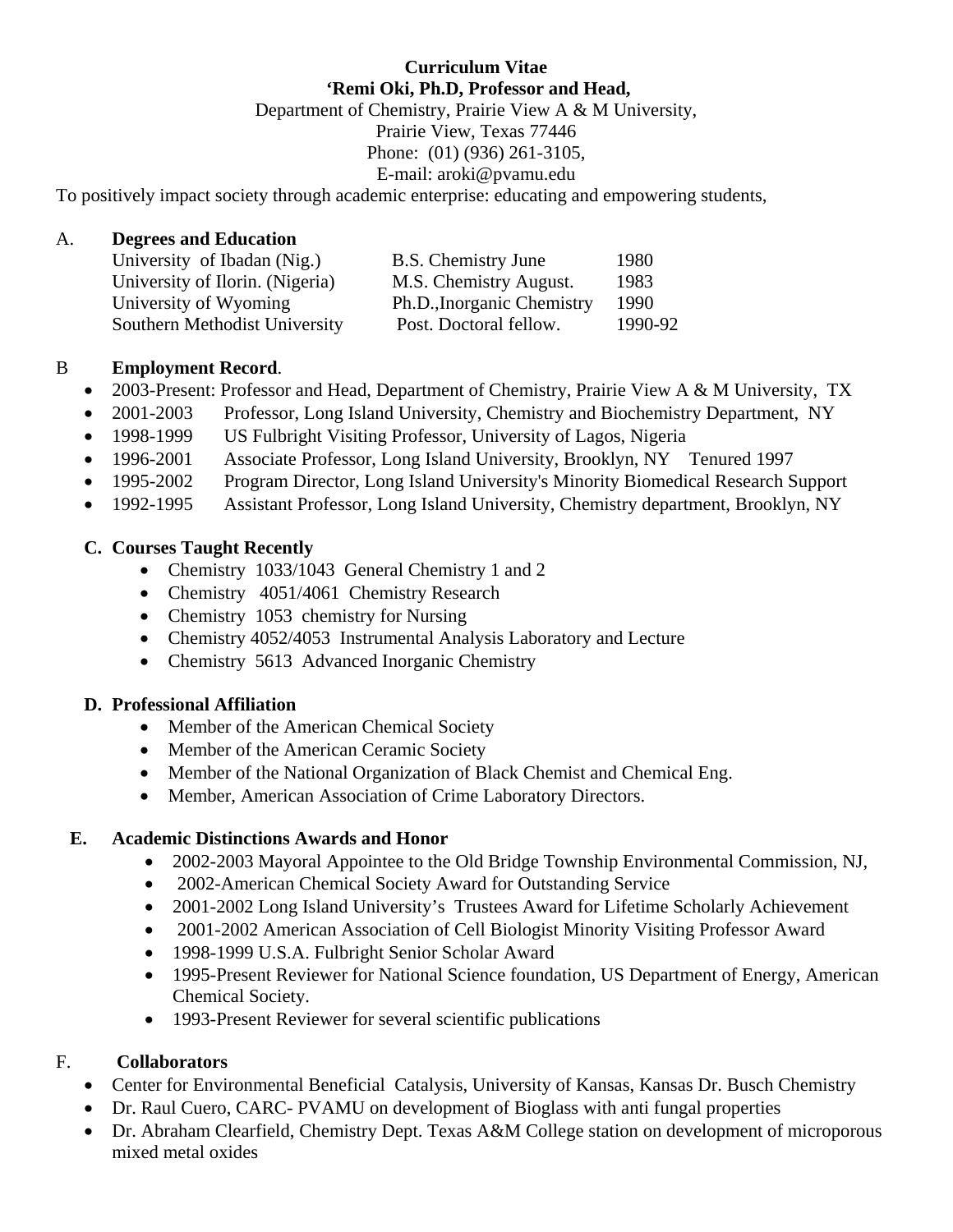- Dr. Biney, Mech. Engineering Department PVAMU Carbon Nanotubes and Nano Composites
- Dr. Dan Shantz. Chemical Engineering TAMU- College Station-Composite Materials for bone repair
- Dr. Enrique Barrera Head, Material Science RICE University, Houston Texas
- Dr. Baburaj. Clarkson Aerospace Houston, Texas

# G. **Current Research Support**

- 2004-2010 (P.I. Oki) Welch Foundation Departmental Grant Total Award Amount: \$150,000.00
- 2007-2010 P. Biney (PI), Lin Shield (co-PI) A. Oki (co-PI)Sponsored Contract United TechnologyC/AirForceMaterials Research- Minority Leaders nanocomposite projects (co Leader. Nanaocomposite Processing and Fabrication)Total amount: \$325,000.00
- 2006-2010 (PD. Oki)NIGMS. 1 R25 GM078361-01 PVAMU RISE Program The major goal of this project is to provide biomedical research training opportunities for undergraduate students at PVAMU who intend to pursue career opportunities in biomedical sciences. Total Award Amount: \$616,593.00
- 2009-2013 A. Oki (PI) National Institute of Health- 1 SC3 GM086245 The major goal of the project is to design and fabricate hybrid composite materials made from carbon Nanotube Reinforced Bioglass as synthetic material for bone repair and bone Tissue Engineering Total Award Amount \$430,000.00

# H. **Refereed Publications in the Last Three Years (2006-2009)**

1. L. Adams, A. Oki, T. Grady, H. McWhinney, Z, luo." Preparation and characterization of sulfonic acidfunctionalized single-walled carbon nanotubes. Physica E. low dimensional systems and nanostructures (2009) 41(4), 723-728

2. L. Carson, C. Kelly-Brown, M. Stewart, A. Oki , G. Regisford Z. luo and V. Bakhmutov. Synthesis and characterization of chitosan-carbon nanotube composites. Materials letters (2009) 63 (6-7) 617-620

3. Aderemi Oki, Luqman Adams, and Zhiping Luo " Solvothermal Synthesis of Carbon Nanotube-B2O3

Nanocomposite using tri-butyl borate as boron oxide. Inorg. Chem.. Commun. 2008, 11,275-278

4. Aderemi Oki, Luqman Adams, Zhipping Luo, Edigin Osayamen, Paul Biney,

Valery Khabashesku. "Functionalization of single-walled carbon nanotubes with N-[3-

(trimethoxysilyl)propyl]ethylenediamine and its cobalt complex," Journal of Physics and Chemistry of solids, 2008, 69, 1194-1198

5. Aderemi Oki, Luqman Adams, Valery Khabashesku, Yamen Edigin, Paul Biney , Zhipping Luo"Dispersion of aminoalkyl-silyl ester or amine alkyl-phosphonic acid Side wall functionalized Carbon Nanotubes in silica using sol-gel processing" Mater. Lett. 2008 62 (6-7), 918-922

6. Aderemi Oki, Matthias Zeller, Yaneth Coranza, Jose Luevano and Allen D. Hunter, "Hydrothermal synthesis and structure of an open framework Co0.7Zn1.3 (PO4)2 (NH3-CH2CH2NH3) and

Co6.2(OH)4(PO4)4Zn1.80 a new Adamite type phase " Inorg. Chim. Acta, 360 (2007), 2917-2922

7. Aderemi Oki,\* Matthias Zeller, Aurelia Reynolds, X. Qiu and Allen D. Hunter Synthesis and crystal structure of a neutral open framework cobalt(II) phosphate Co6(PO4)4 7H2O with a channel structure. J. Coordination Chemistry, 60, (2007) 995-1004

8. A. Amarasekara, A. R. Oki, I. McNeal U. Uzoezie " One pot synthesis of cobalt-salen catalyst immobilized in silica by sol-gel process and application in selective oxidations of alkanes and alkenes Catalysis communications (2007), 8 (7), 1132-1136

9. A. R. Oki , Q. Xu , B. Shpeizer , X. Qiu, S. Kirumakki, Shane Tichy, A. Clearfield " Synthesis, Characterization and Activity in Cyclohexene Epoxidation of Mesoporous TiO2–SiO2 Mixed Oxides" Catalysis. Communications. 8 (2007) 950-956

10. A. S. Amarasekara, A. R. Oki, I. McNeal, U. Uzoezie " One-pot synthesis of cobalt-salen catalyst immobilized in silica by sol-gel process and applications in selective oxidations of alkanes and alkenes"